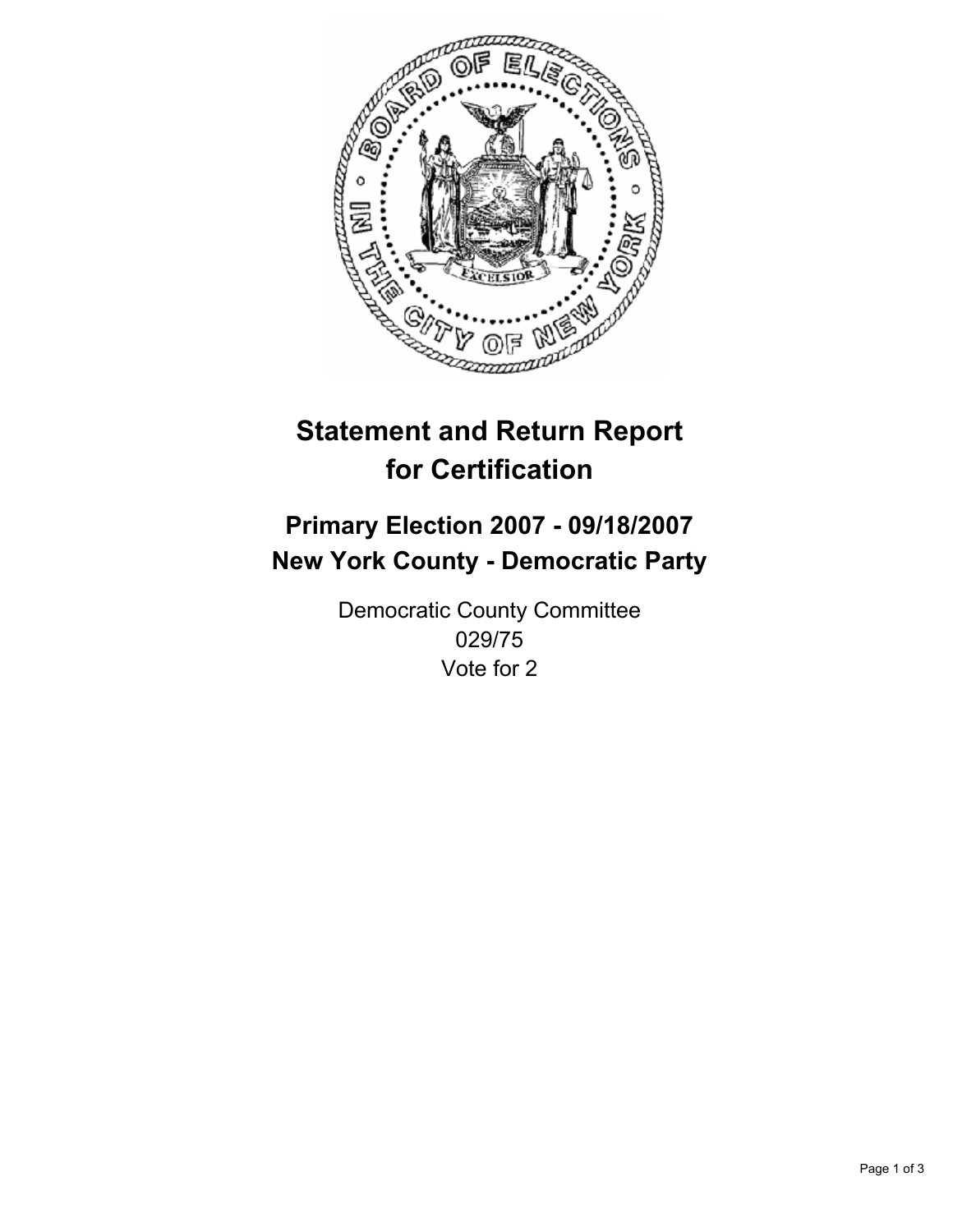

### **Assembly District 75**

| <b>EMERGENCY</b>           |    |
|----------------------------|----|
| ABSENTEE/MILITARY          | U  |
| AFFIDAVIT                  |    |
| NATASHA DACHOS             | 19 |
| <b>MARTHA J SEYMOUR</b>    | 16 |
| <b>CHRISTOPHER M OFNER</b> | 12 |
| <b>Total Votes</b>         | 47 |